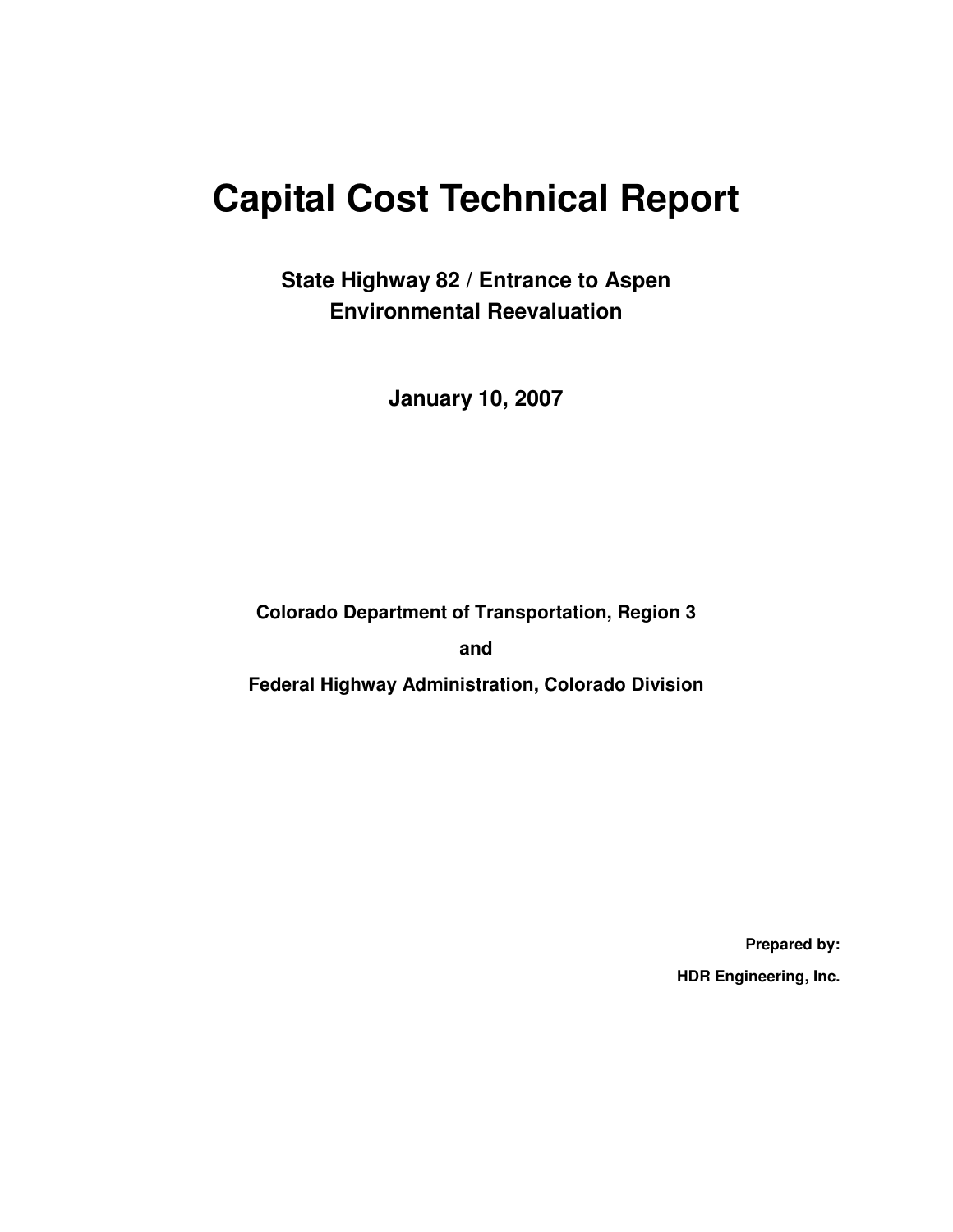### **Contents**

| 1.0 |     |  |  |  |  |  |
|-----|-----|--|--|--|--|--|
|     | 1.1 |  |  |  |  |  |
|     | 1.2 |  |  |  |  |  |
|     | 1.3 |  |  |  |  |  |
| 2.0 |     |  |  |  |  |  |
|     | 2.1 |  |  |  |  |  |
|     | 2.2 |  |  |  |  |  |
| 3.0 |     |  |  |  |  |  |
| 4.0 |     |  |  |  |  |  |
|     |     |  |  |  |  |  |
|     |     |  |  |  |  |  |

### **Tables**

|--|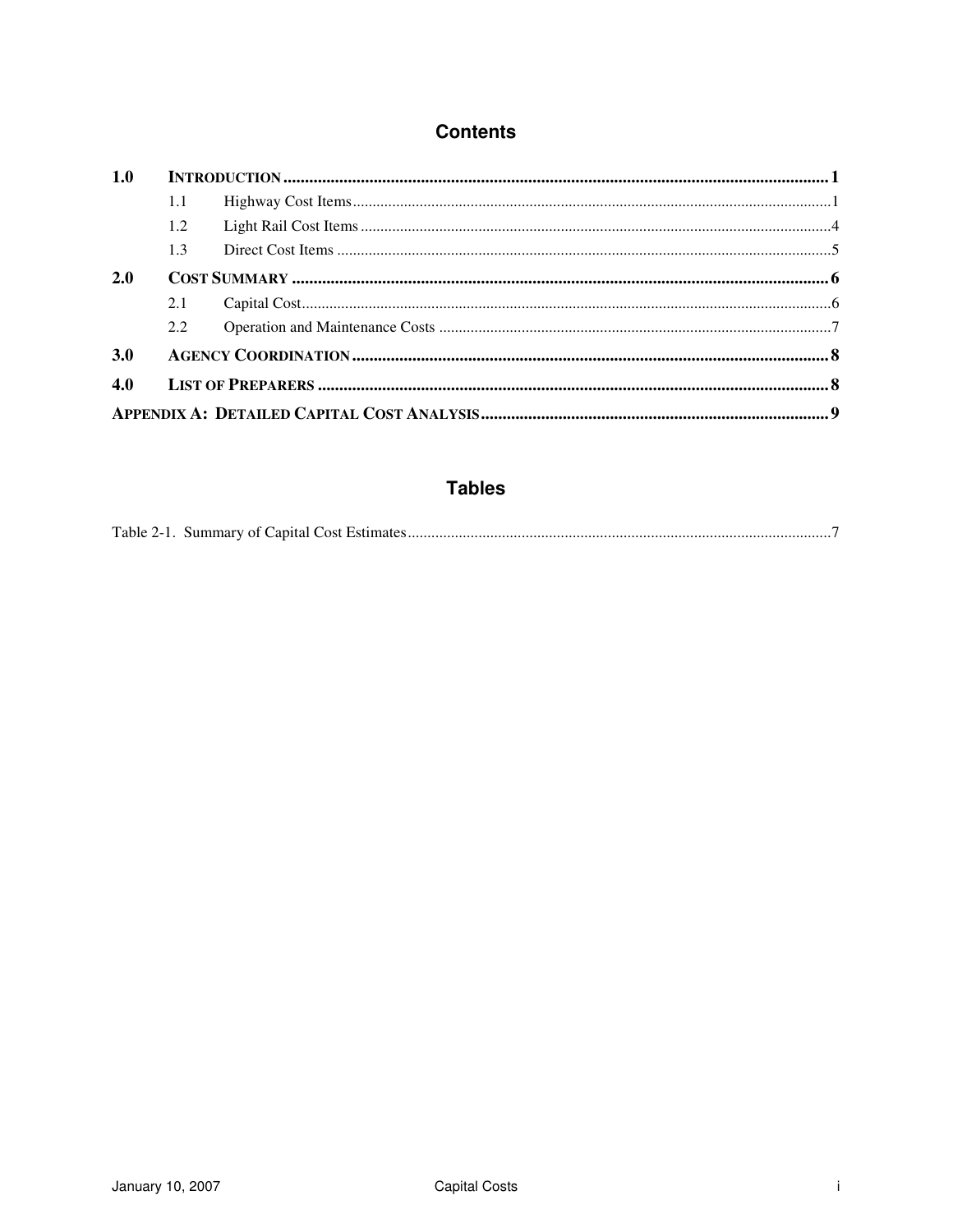## **1.0 Introduction**

This technical report summarizes the review of the cost estimates and assumptions presented in the 1997 State Highway 82 Entrance to Aspen Final Environmental Impact Statement (FEIS) for the Preferred Alternative selected in the Record of Decision (ROD) issued in August 1998. No review of the quantities was conducted; it is assumed that all pertinent cost items were included as items in the original Capital Cost Analysis Technical Memorandum estimate.

### **1.1 Highway Cost Items**

For the most part, the dollar amounts used for unit costs are based on Colorado Department of Transportation (CDOT) 2005 unit costs for construction. In most cases, an average unit or construction cost over the last five years was assumed. When possible these unit costs were compared to costs for recent construction in the Aspen area. Volume of work was also considered in developing the unit costs, as large volumes can result in a cost reduction. Assumptions associated with each item are shown below.

#### **Site Preparation – \$5,000 per acre**

o Calculated using an average of CDOT item 201, Clearing and Grubbing, over the 6-year period from 2000 through 2005.

#### **Excavation – \$15 per cubic yard**

o Calculated using an average of CDOT item 203, Unclassified Excavation, over the 6-year period from 2000 through 2005.

#### **Embankment – \$0**

o Normal construction practice is to pay for the larger of either excavation or embankment. For this case, excavation was used, thus no cost was calculated for embankment.

#### **Aggregate Base Course (ABC) – \$25 per ton**

o Calculations are based on the average cost of a 12–inch- thick Class 6 ABC over the 6year period from 2000 through 2005. This unit cost was also compared to recent unit costs for the Aspen Overlay Project.

#### **Hot Bituminous Pavement (HBP) – \$75 per ton**

o The 1997 FEIS cost estimate assumed the use of Grade "E" HBP. Current practice is to use 3 inches of Grade "S" HBP with 2 inches of Grade "SX" HBP on top. Quantities were determined based on a ratio of 3/5 for Grade S and 2/5 for Grade SX. Costs for both were based on 2005 cost data from CDOT, Denver International Airport (DIA), the Aspen Overlay Project, and the Snowmass Canyon Project. Costs were inflated by 10% to account for the recent increase in the cost of oil.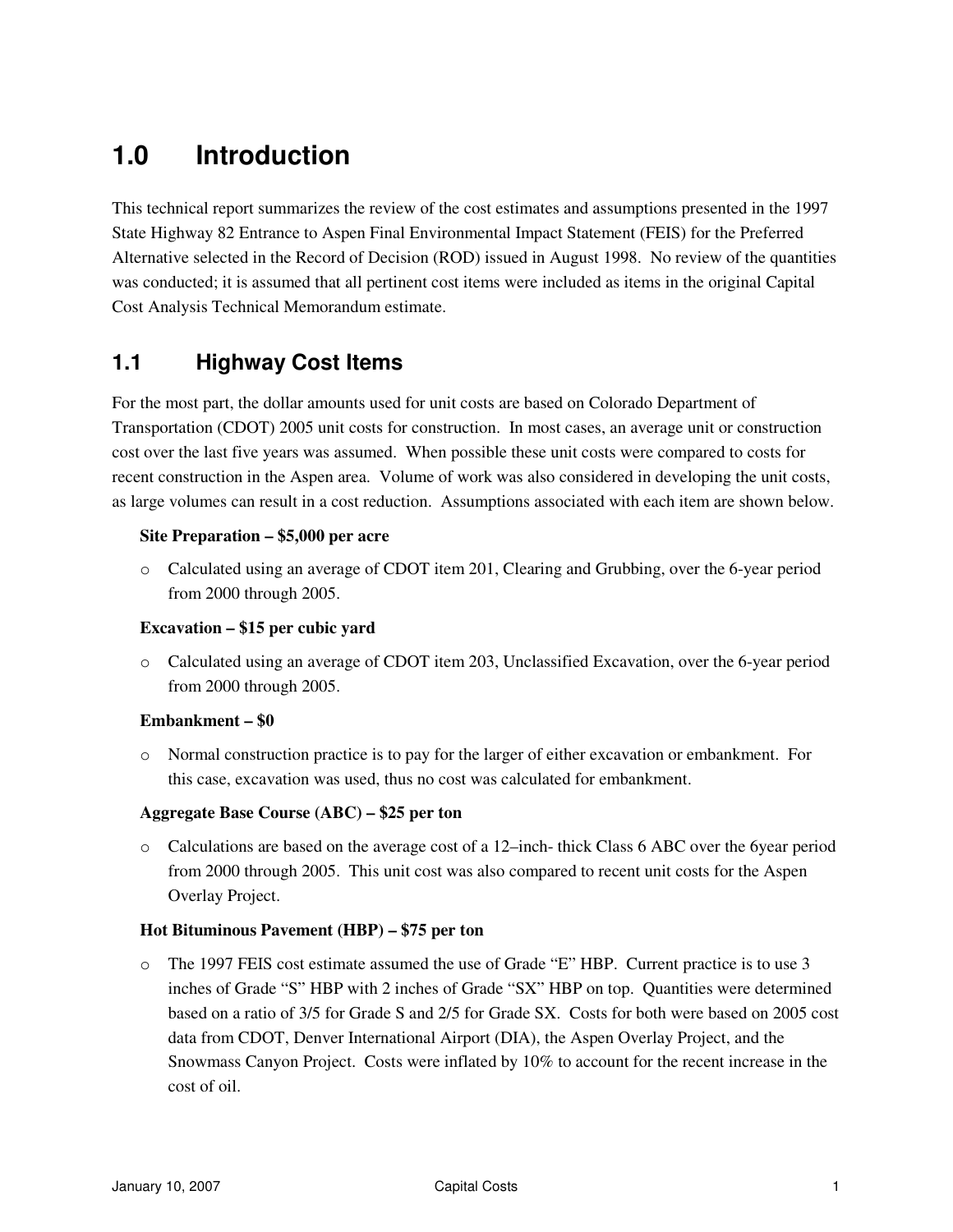#### **Guardrail Type 3 – \$16 per linear foot**

o Calculations are based on the average cost over the 4year period from 2002 through 2005.

#### **Retaining Wall – \$75 per square foot**

o This unit cost was calculated based on costs of recent projects in the Roaring Fork Valley such as Aspen Overlay, Maroon Creek Bridge, and Snowmass Canyon. Because the City of Aspen is likely to require high-end architectural treatments, a cost of \$75 per square foot was assumed.

#### **Structure Excavation – \$25 per cubic yard**

o This unit cost was calculated based on the average CDOT structure excavation cost over the past 4 years and compared to recent cost data from Forest Service projects. This cost was also compared against the bid tabs from the recent Maroon Creek Bridge project and other CDOT projects in the Roaring Fork Valley.

#### **Structure Backfill - \$30 per cubic yard**

o This unit cost was calculated based on the average CDOT structure backfill cost over the past 4 years and compared against the bid tabs from the recent Maroon Creek Bridge project

#### **Tunnel Structure - \$10,000 per linear foot**

o The 1997 FEIS cost estimate assumed \$70 per square foot. Because this is not an industry standard for estimating cut and cover tunnel costs, this estimate was calculated using linear foot costs for a given width. A cut and cover tunnel structure estimated at 400 feet long and 68.5 feet wide was estimated to cost about \$145 per square foot.. It is recommended that this cost be further evaluated based on material costs for a cut and cover tunnel.

#### **Drainage – \$80 per linear foot**

o No assumptions were included as to the derivation of the 1996 value for the FEIS. This updated estimate assumes an 18-inch reinforced concrete pipe, complete in place (includes all backfill, etc.). The unit cost was calculated using the average CDOT drainage cost for recent and underconstruction projects in the Roaring Fork Valley.

#### **Bridges**

#### **Maroon Creek Bridge – \$305 per square foot (2005 selected bid for bridge infrastructure only)**

o This structure is currently under construction and is scheduled for completion by spring of 2008. The 1997 estimated cost to construct the Maroon Creek Bridge was based on a design area of 35,360 square feet priced at \$155 per square foot or \$5,500,000. The 2005 selected construction bid was based on a design area of 45,260 square feet priced at \$305 per square foot or \$13,800,000, for bridge infrastructure only. Total constructed cost, including ancillary work such as tie-ins and utility relocations, is currently estimated at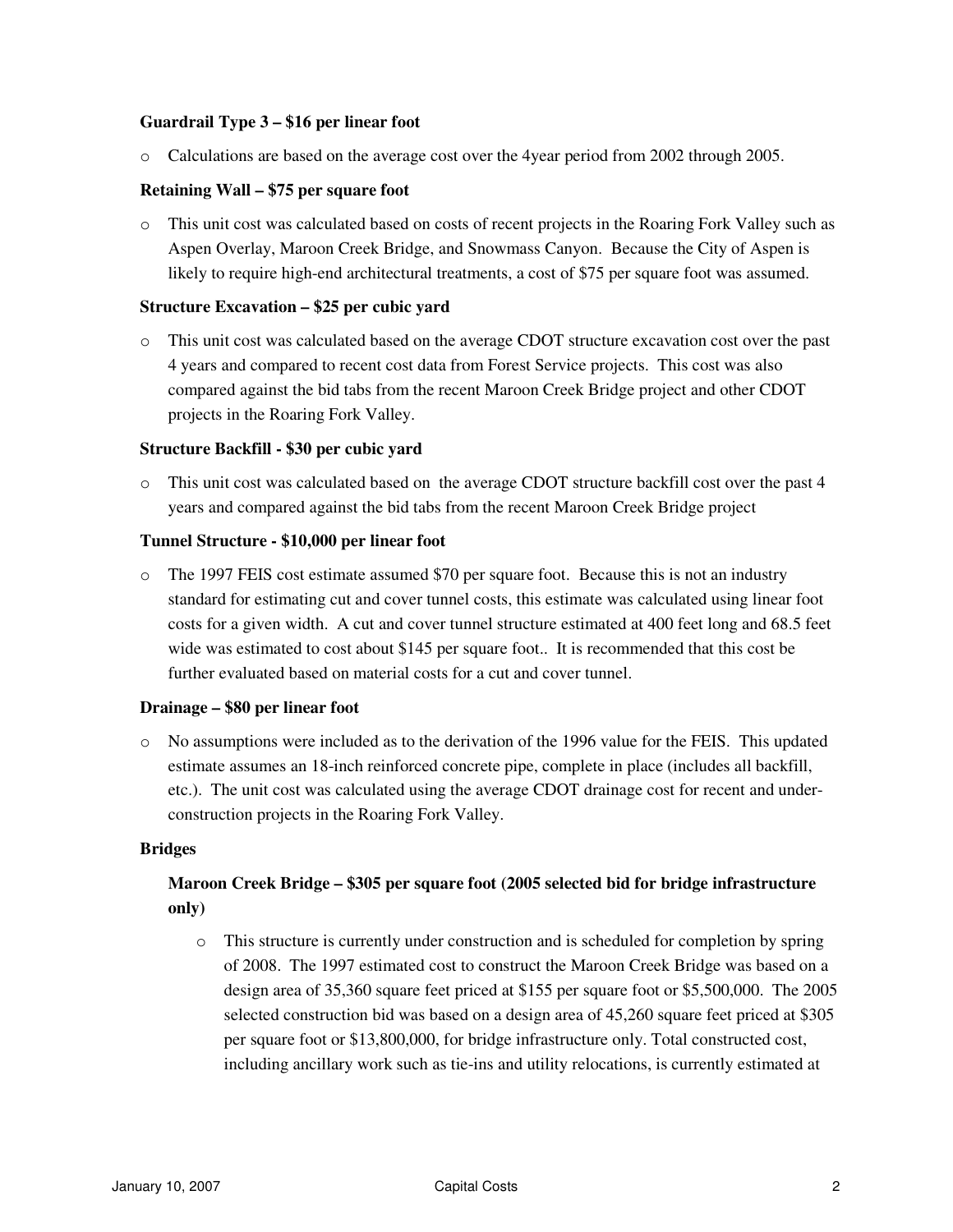\$17,900,000. This total constructed cost estimate is the figure used in the updated cost estimate (see Table 2-1 and Appendix A).

#### **Castle Creek Bridge - \$250 per square foot**

o The estimated unit cost for construction of the Castle Creek Bridge, based on the 2005 selected bid for Maroon Creek Bridge minus the costs for demolition of the existing pedestrian bridge, was \$294 per square foot. This estimate was further reduced based on the assumptions that the Castle Creek Bridge is smaller in square footage and would not require supporting piers and would likely require much less aesthetic detailing.

#### **Seeding and Landscaping - \$3000 per acre**

o The average cost for landscaping of the Maroon Creek Bridge project was estimated to be \$2700 per acre. This did not include any trees. To provide for a few trees the value was increased to \$3000 per acre.

#### **Signing and Striping - \$20 per linear foot**

o Two recent CDOT projects (2006 State Highway 13 and 2005 Maroon Creek Bridge) were reviewed to calculate this average cost for signing and striping per linear foot.

#### **Curb and Gutter - \$20 per linear foot**

o This unit cost was based on the average CDOT curb and gutter cost from 2001 to 2005, and 2005 data from DIA.

#### **Trail Relocations – Lump Sum of \$70,000**

o No information was available regarding the assumptions about the cost of trail relocations in the 1997 FEIS. The 1996 cost estimate was \$35,000 for a trail width of 10 feet. Assuming this value was accurate for 1996, an average yearly increase of 3% over 10 years was used.

#### **Retrofit existing Maroon Creek Bridge for Light Rail Transit (LRT) – Lump Sum of \$2,000,000**

o The existing bridge, constructed in 1927 and widened in 1979, is a 20-span riveted plate girder bridge, 651 feet long and 30 feet wide (19,530 square feet). This structure was designed to carry freight rail traffic, thus the structure should be capable of carrying LRT loads. Because the original bridge was constructed in 1927, retrofitting the structure may require a secondary support system. With no structure conditional data available, the cost to retrofit can be compared to the cost for a new 650-foot, long, 30-foot wide bridge at \$100 per square foot (or \$100 x 19,530 = \$1,953,000.)

#### **New Signals with LRT Pre-empt - \$290,000 Each**

o New signals with LRT Pre-empt would be required at the relocated Owl Creek Road/State Highway 82 intersection,  $7<sup>th</sup>$  Street,  $5<sup>th</sup>$  Street,  $3<sup>rd</sup>$  Street, and Garmisch Street. The configuration of each intersection was compared to those from the 2005 Central Phoenix/East Valley Light Rail (CP/EV LRT) system. The Owl Creek Road intersection was estimated at \$613,000 based on the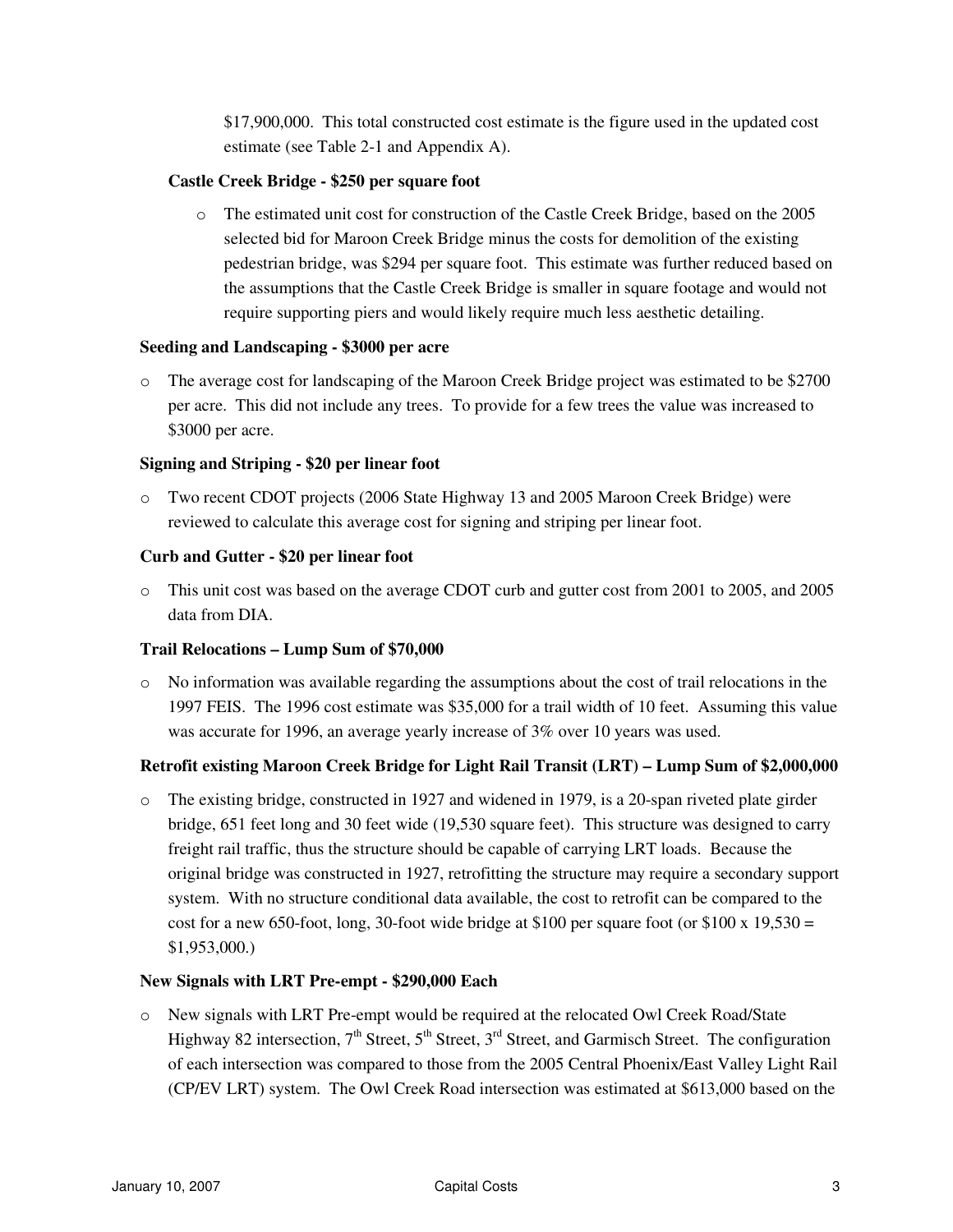intricacies of its geometry.  $7<sup>th</sup>$  Street is less complex but requires taking into account a skewed track alignment that crosses the major through-way, thus it is estimated at \$352,000.  $5<sup>th</sup>$  Street, 3<sup>rd</sup> Street, and Garmisch Street will be simpler as the geometry of the intersections has the LRT running down the center of the main through-ways. Total for each of these three intersections is estimated at \$160,000. Thus the average cost for each is \$290,000. All this assumes low-end communication control such as visual and radio, not the high-end supervisory control and data acquisition (SCADA) system.

#### **LRT Crossing Gates - \$250,000 per set of gates**

o This estimate is based on recent Regional Transportation District (RTD) T-REX costs.

#### **Install LRT Pre-empt on Existing Signals - \$100,000**

o This estimate is based on recent RTD T-REX and CP/EV LRT costs.

### **1.2 Light Rail Cost Items**

For the most part, the dollar amounts used for the unit costs are based on RTD (T-REX) 2005 unit costs for construction. Where possible, these unit costs were compared to costs for other recent light rail projects throughout the United States. Assumptions associated with each item are presented below.

#### **Ballast, Tie and Rail - \$300 per track foot**

o The 1997 Capital Cost Analysis technical memorandum noted that utility relocation was included in this item for a total unit cost of \$250 per track foot. This updated estimate is based on current RTD costs for ballast, tie and rail that does not include utility relocates. A lump sum cost of \$1,000,000 was added to account for utility relocates. The 1997 technical memorandum did not indicate that Rail was included in this total but based on the cost used in 1997, it is reasonable to assume that it is included.

#### **Embedded Track - \$570 per track foot**

o This estimate is based on current RTD costs for embedded track. Again, utility relocation was broken out from this item and estimated at \$1,000,000 total.

#### **Special Track Work - \$160,000 each**

o This unit cost pertains to the cost of turn-outs at the switch points. The average RTD cost for turn-outs in 2005 dollars is approximately \$60,000. The total unit cost is based on the cost for each turn-out plus approximately \$100,000 to account for switches and labor.

#### **Maintenance Facility - \$500 per square foot**

o This unit cost is based on RTD T-REX costs of \$480 per square foot which includes site work, track and electrification facilities. It does not include traction power substations.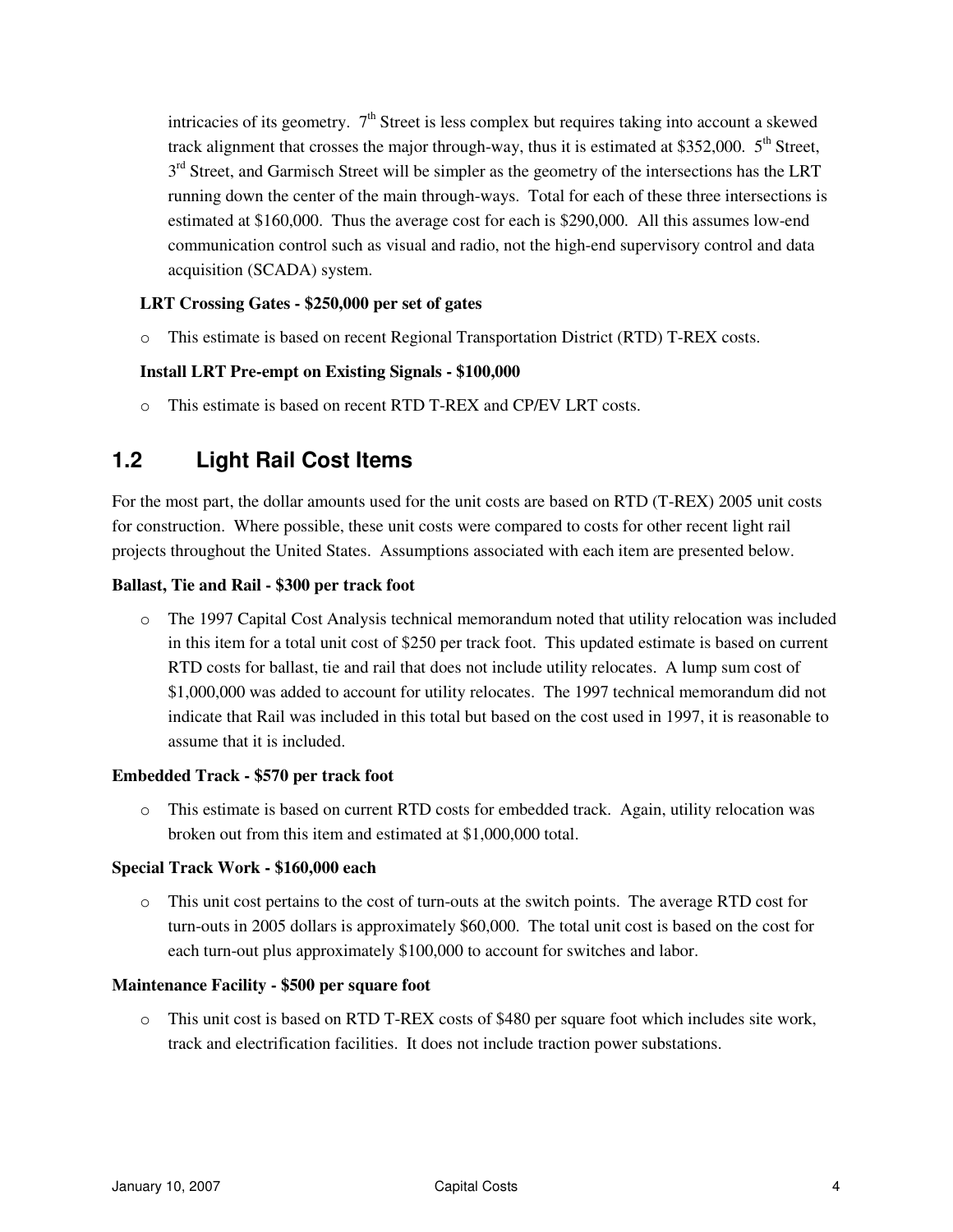#### **Electrification - \$1,500,000 per Track Mile**

o This cost is taken directly from recent RTD T-REX data.

#### **LRT Control Systems - \$1,200,000 per Track Mile**

o This cost is taken directly from recent RTD T-REX data.

#### **LRT Truing Lathe - \$1,300,000 each**

o This cost is taken directly from recent RTD T-REX data.

#### **Ticket Vending Machines (TVM) – Lump Sum of \$1,200,000**

o RTD T-REX cost per TVM is \$70,000 (includes engineering, installation and software development – does not include weather shelters for customers). Usually 2 to 3 TVMs are required per station. For five of the seven stations it was assumed that 2 TVMs will suffice, while the end stations will require 3 TVMs each, for a total of 16 TVMs. Lump sum cost is calculated for 16 TVMs at \$70,000 each, and rounded up.

#### **Right-of-way (ROW) Acquisition – a per acre cost of \$650,000 for developable and \$32,500 for nondevelopable**

o For the ROW associated with the highway widening, it is assumed that the majority of this land is outside of downtown and would only increase in value at approximately 30% over the ten years since the original cost estimate. For the ROW associated with the LRT, the majority of this land is in the higher cost downtown area, thus the developable land is assumed to have increased by 60% over the last ten years. For both the highway and LRT, undevelopable land was assumed to have increased by 30%. The values should be verified by recent CDOT ROW costs.

### **1.3 Direct Cost Items**

#### **Parking Structures – Lump Sum of \$83,300,000**

o The 1997 FEIS parking structures estimate assumed 3,600 spaces would be required at the airport station and 750 spaces would be required at the Buttermilk Station. Recent RTD costs are \$13,000 per space for a station location similar to Buttermilk in terms of land availability and construction impacts. Recent DIA costs are \$26,000 per space for expansions to existing parking with relatively high impacts to existing traffic. Thus \$15,000 per space was estimated for Buttermilk and \$20,000 per space for the airport.

#### **Transit Stations - \$1,000,000 per station**

o One station will be required at each of the following locations: Airport Terminal, Buttermilk Ski Area, Moore Property,  $7<sup>th</sup>$  Street,  $3<sup>rd</sup>$  Street, Monarch Street, and Rubey Park. This cost is taken directly from recent RTD T-REX data.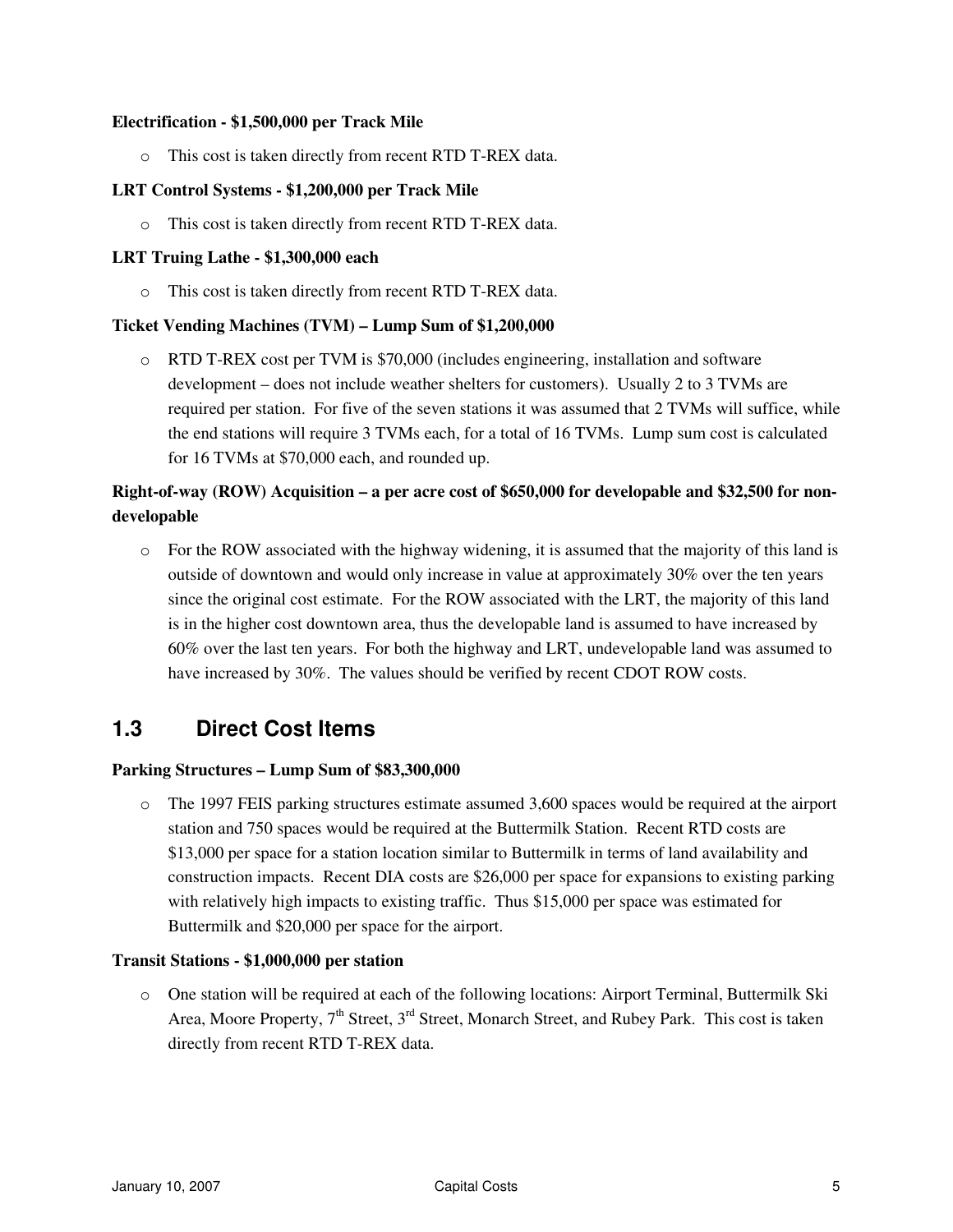#### **Transit Vehicles - \$ 3,200,000 per vehicle**

o As stated in the 1997 FEIS, the LRT system will require nine light rail vehicles (LRV), and would consist of four trains of two vehicles used in the following manner: 2 trains in operation, 1 spare and 1 in maintenance. The ninth vehicle serves as additional backup. The train type should be similar to those used in neighboring locations to help in getting parts when needed. This cost estimate is taken directly from recent RTD T-REX data.

## **2.0 Cost Summary**

### **2.1 Capital Cost**

The capital cost comparison presented in Table 2-1 below shows that the overall project cost has increased 84.4% since publication of the 1997 FEIS. The total capital cost of the 1997 ROD Preferred Alternative was \$155.5 million. Since that time, the total cost has risen to \$286.8 million. For a more detailed breakdown of costs, see Appendix A of this report.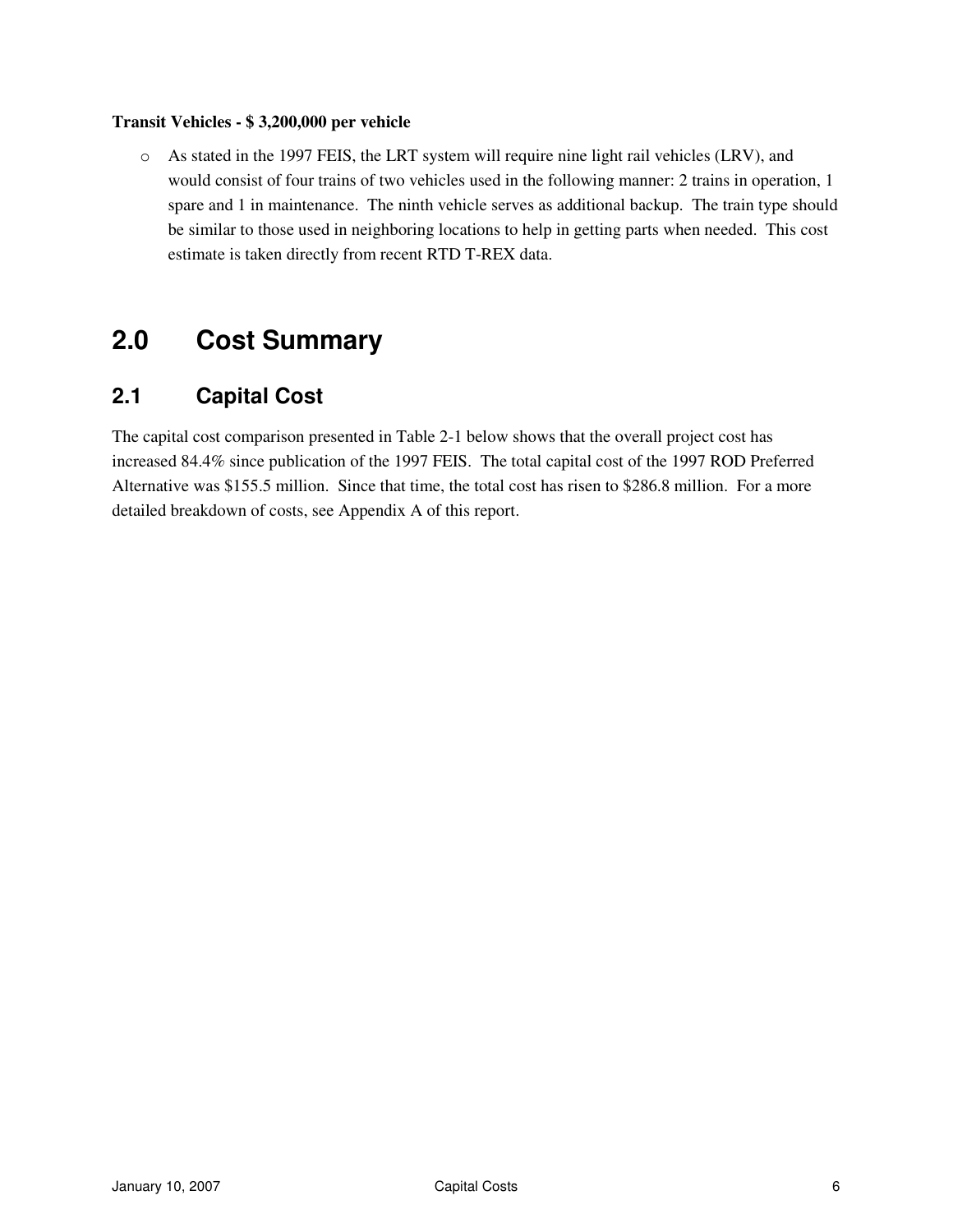| <b>Cost Item</b>                                              | <b>FEIS Capital Cost</b><br><b>Estimate (\$ Million)</b> | <b>Reevaluation Capital</b><br><b>Cost Estimate (\$ Million)</b> | Cost<br>Differential (%) |  |
|---------------------------------------------------------------|----------------------------------------------------------|------------------------------------------------------------------|--------------------------|--|
|                                                               |                                                          |                                                                  | 1997 to Current          |  |
| <b>Design and Construction</b><br>Costs - SH82 and LRT System |                                                          |                                                                  |                          |  |
| -Highway<br>$-LRT$                                            | \$24.8<br>\$40.5                                         | \$74.4<br>\$88.3                                                 | 200.0%<br>118.0%         |  |
| <b>Subtotal</b>                                               | \$65.3                                                   | \$162.7                                                          | 149.1%                   |  |
| <b>LRT Stations</b>                                           | \$2.2                                                    | \$7.0                                                            | 218.2%                   |  |
| <b>Right-of-Way</b>                                           |                                                          |                                                                  |                          |  |
| -Highway/LRT<br>-LRT Stations                                 | \$2.6<br>\$3.0                                           | \$3.3<br>\$4.9                                                   | 26.9%<br>63.3%           |  |
| <b>Subtotal</b>                                               | \$5.6                                                    | \$8.2                                                            | 46.4%                    |  |
| <b>Multimodal Facilities</b>                                  |                                                          |                                                                  |                          |  |
| -Airport<br>-Buttermilk                                       | \$60.0<br>\$8.5                                          | \$72.0<br>\$11.3                                                 | 20.0%<br>32.9%           |  |
| <b>Subtotal</b>                                               | \$68.5                                                   | \$83.3                                                           | 21.6%                    |  |
| <b>LRT Vehicles</b>                                           | \$13.9                                                   | \$25.6                                                           | 84.2%                    |  |
| <b>TOTAL</b>                                                  | \$155.5                                                  | \$286.8                                                          | 84.4 %                   |  |
| <b>Projects Completed or In</b><br>Construction               |                                                          |                                                                  |                          |  |
| -Realigned Owl Ck. Road                                       | \$3.3                                                    | \$7.6                                                            | 130.3%                   |  |
| -Maroon Creek Bridge                                          | \$5.5                                                    | \$17.9                                                           |                          |  |
| -Maroon Ck. Roundabout                                        | ---                                                      | \$6.3                                                            | 225.4%                   |  |
| <b>TOTAL</b>                                                  |                                                          | \$31.8                                                           |                          |  |
| <b>COST REMAINING</b>                                         |                                                          | \$255.0                                                          |                          |  |

**Table 2-1 Summary of Capital Cost Estimates** 

The total estimated cost for completing the interim bus-lane phase of the ROD Preferred Alternative is \$30.9 million (2005 dollars), including highway design, construction and right-of-way, but not including any required parking additions in the study area. (See Appendix A for highway design, construction and right-of-way cost details. The total amount is approximately \$77.7 million, less the \$31.8 million already spent or funded, as shown in Table 2-1 above).

## **2.2 Operation and Maintenance Costs**

The operations and maintenance cost estimate for the 1997 FEIS and this Reevaluation are compared in Table 2-2. The Reevaluation estimate is based on the most recent (2006) cost data available from Houston METRORail (Slaughter, personal communication 2006).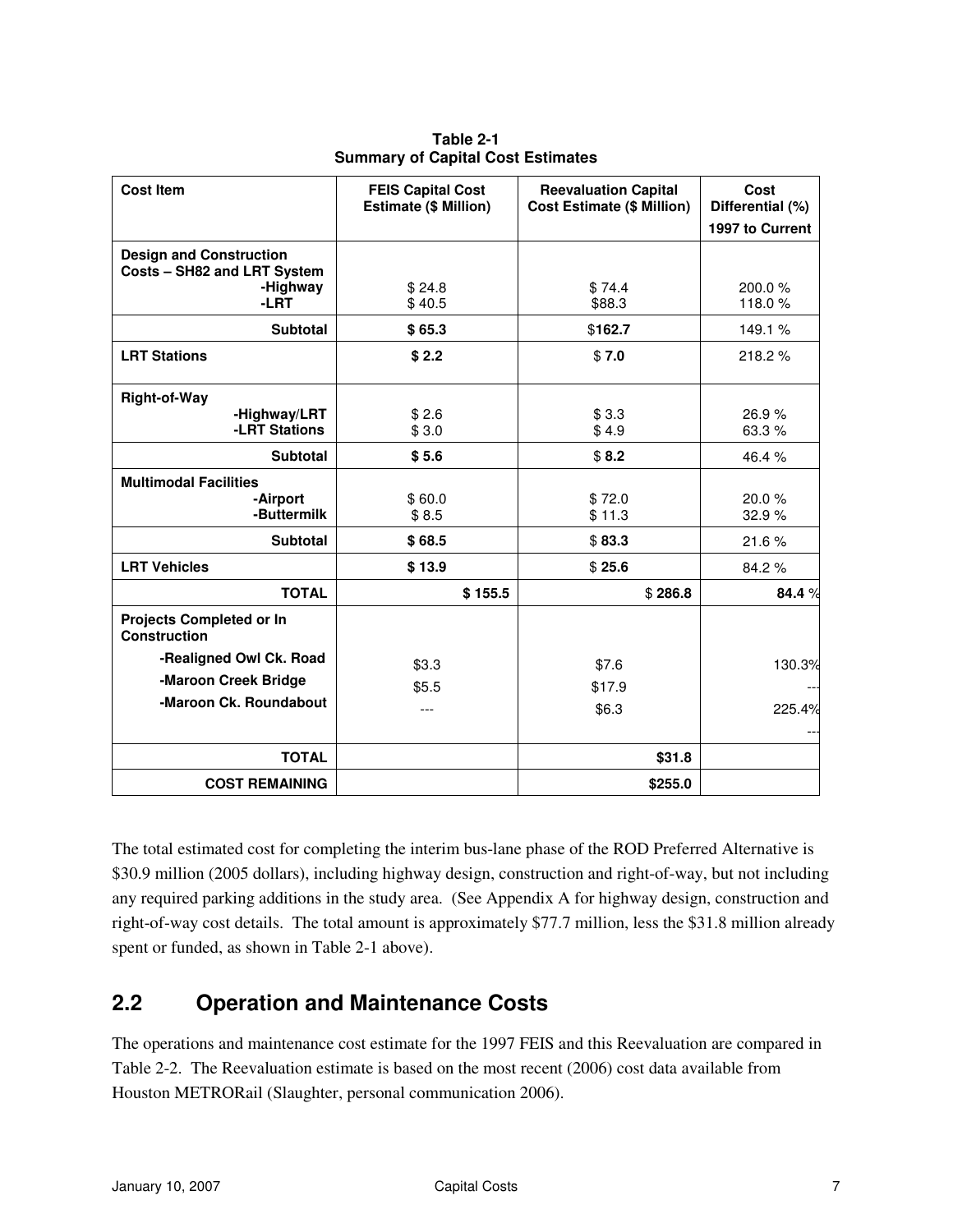The Reevaluation cost estimate is based on the transit (headway) scenarios used in the 1997 FEIS: (1)15 minute service during peak (high volume) periods, and 30-minute base service, and (2) 10-minute service during peak periods and 20-minute base service.

**Table 2-2 Comparison of Annual Operation and Maintenance Costs for the Preferred Alternative (\$Million)** 

|               |                 | <b>1997 FEIS</b> | 2006 Reevaluation |                 |  |
|---------------|-----------------|------------------|-------------------|-----------------|--|
| O&M Cost Item | 15-minute Peak/ | 10-minute Peak/  | 15-minute Peak/   | 10-minute Peak/ |  |
|               | 30-minute Base  | 20-minute Base   | 30-minute Base    | 20-minute Base  |  |
| <b>Total</b>  | \$1.65          | \$2.27           | \$4.17            | \$4.59          |  |

## **3.0 Agency Coordination**

Highway cost items were reviewed by CDOT, Region 3 and revised based on costs of recent projects in the Roaring Fork Valley such as the Aspen Overlay Project, Maroon Creek Bridge Project, and the Snowmass Canyon Project.

## **4.0 List of Preparers**

Jane Donovan, P.E., Bridge Engineer, HDR Engineering, Inc.

## **5.0 References**

Slaughter, Kimberly, 2006. Kimberly Slaughter, Transportation Engineer, HDR Engineering, Inc. Personal communication, operational and maintenance capital costs discussion with Jane Donovan, December 28, 2006.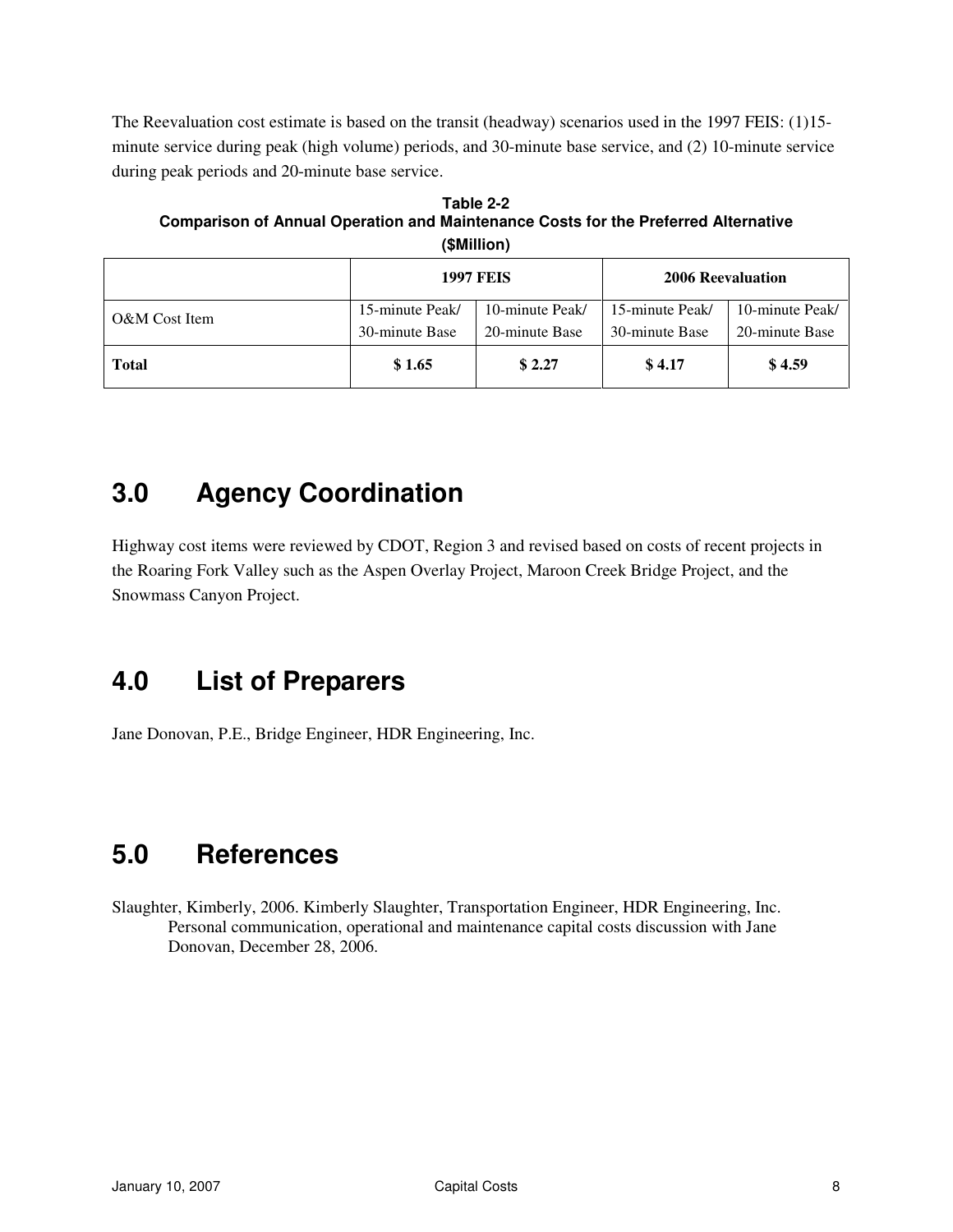## **Appendix A: Detailed Capital Cost Analysis**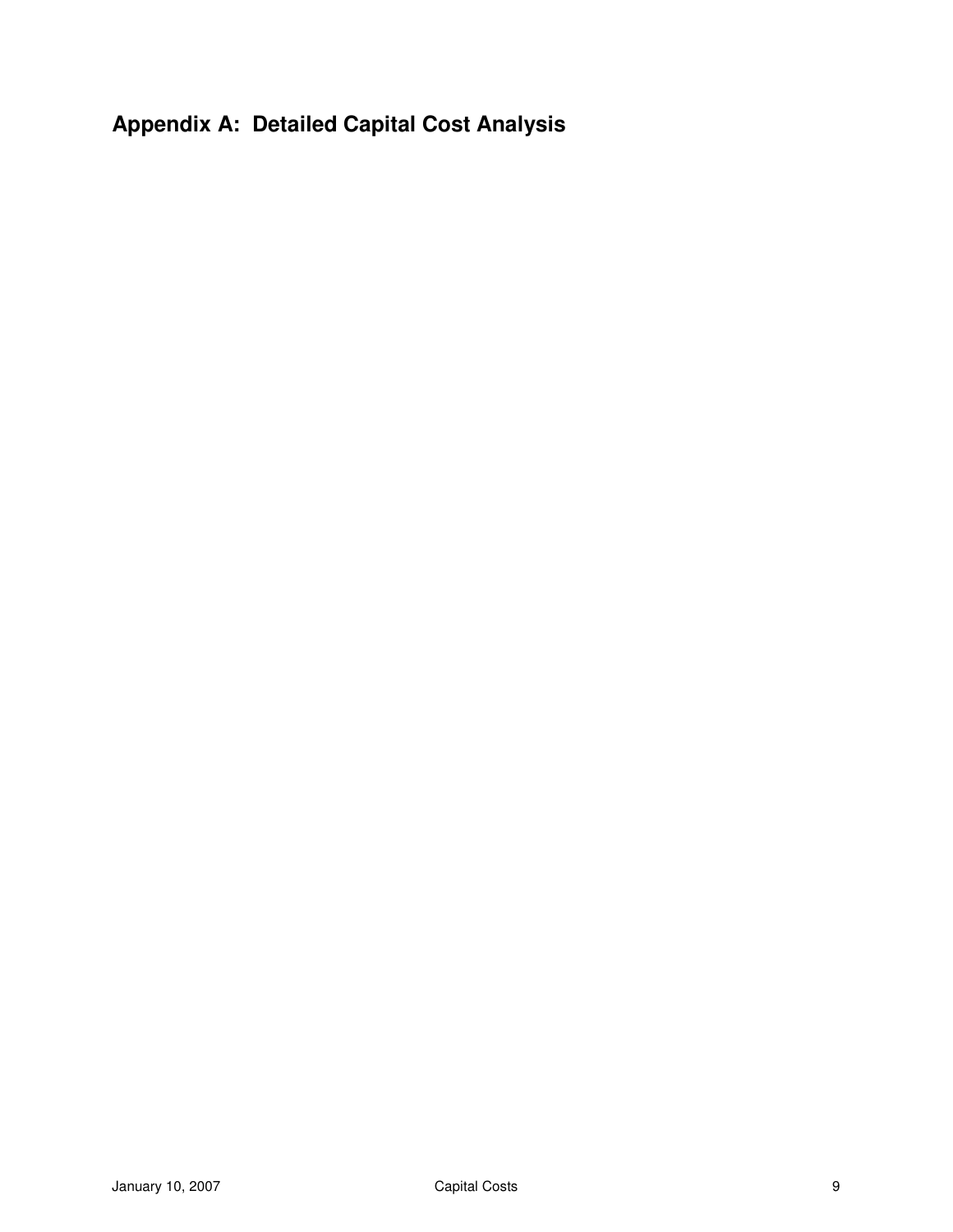| STATE HIGHWAY 82 ENTRANCE TO ASPEN CONCEPTUAL COST ESTIMATE                          |                        |             |                            |                            |                                        |                                            |
|--------------------------------------------------------------------------------------|------------------------|-------------|----------------------------|----------------------------|----------------------------------------|--------------------------------------------|
| <b>ITEM DESCRIPTION</b>                                                              | <b>APPROX</b><br>QUANT | <b>UNIT</b> | <b>UNIT COST</b><br>(1996) | <b>UNIT COST</b><br>(2005) | TOTAL COST TOTAL COST<br>(1996)        | (2005)                                     |
| <b>Highway Cost Items</b>                                                            |                        |             |                            |                            |                                        |                                            |
| Site Preparation (Clearing and Grubbing)                                             | 22                     | <b>ACRE</b> | \$900.00                   | \$5,000.00                 | \$20,000                               | \$110,000                                  |
| Excavation                                                                           | 86095                  | CY          | \$7.00                     | \$15.00                    | \$603,000                              | \$1,291,000                                |
| Embankment Material (Information Only)                                               | 45380                  | CY          |                            |                            |                                        |                                            |
| Aggregate Base Course (Class 6)                                                      | 51756                  | <b>TON</b>  | \$10.00                    | \$25.00                    | \$518,000                              | \$1,294,000                                |
| <b>Hot Bituminous Pavement</b>                                                       | 21560                  | <b>TON</b>  | \$39.00                    | \$75.00                    | \$841,000                              | \$1,617,000                                |
| Guard Rail (Type 3)                                                                  | 5570                   | LF          | \$16.00                    | \$16.00                    | \$90,000                               | \$90,000                                   |
| Guard Rail (Type 4)                                                                  |                        | LF          |                            |                            |                                        |                                            |
| <b>Retaining Wall</b>                                                                | 4000                   | <b>SF</b>   | \$40.00                    | \$75.00                    | \$160,000                              | \$300,000                                  |
| <b>Structural Excavation</b>                                                         | 43860                  | CY          | \$7.00                     | \$25.00                    | \$307,000                              | \$1,097,000                                |
| Structural Backfill (Class 1)                                                        | 25400                  | СY          | \$18.00                    | \$30.00                    | \$457,000                              | \$762,000                                  |
| <b>Tunnel Structure</b>                                                              | 27400                  | <b>SF</b>   | \$70.00                    | \$145.00                   | \$1,918,000                            | \$3,973,000                                |
| Drainage                                                                             | 11200                  | LF          | \$30.00                    | \$80.00                    | \$336,000                              | \$896,000                                  |
| Maroon Creek Bridge                                                                  | 35360                  | <b>SF</b>   | \$155.00                   | $\star$                    | \$5,481,000                            | \$17,900,000                               |
| Castle Creek Bridge                                                                  | 33125                  | <b>SF</b>   | \$135.00                   | \$250.00                   | \$4,472,000                            | \$8,281,000                                |
| Seeding (landscaping)                                                                | 11                     | <b>ACRE</b> | \$1,000.00                 | \$3,000.00                 | \$11,000                               | \$33,000                                   |
| Signing & Striping                                                                   | 16000                  | LF          | \$10.00                    | \$20.00                    | \$160,000                              | \$320,000                                  |
| Curb and Gutter Type 2 II-B and I-B                                                  | 43250                  | LF          | \$9.00                     | \$20.00                    | \$390,000                              | \$870,000                                  |
| <b>Trail Relocations</b>                                                             | 1                      | LS          | \$35,000.00                | \$70,000.00                | \$35,000                               | \$70,000                                   |
| OVERALL HIGHWAY SUBTOTAL                                                             |                        |             |                            |                            | \$15,800,000                           | \$38,904,000                               |
| TRAFFIC CONTROL (FOR CONSTRUCTION) 4%<br><b>MOBILIZATION 8%</b><br><b>SUBTOTAL</b>   |                        |             |                            |                            | \$632,000<br>\$790,000<br>\$17,222,000 | \$1,556,000<br>\$3,112,000<br>\$43,572,000 |
| LEVEL OF DESIGN CONTINGINCIES 20% (1996), 30% (2005)<br><b>CONSTRUCTION SUBTOTAL</b> |                        |             |                            |                            | \$3,444,000<br>\$20,666,000            | \$13,072,000<br>\$56,644,000               |
| <b>DESIGN ENGINEERING 10%</b><br><b>CONSTRUCTION MGMNT 21.3%</b>                     |                        |             |                            |                            | \$2,067,000<br>\$2,067,000             | \$5,664,000<br>\$12,065,000                |
| <b>HIGHWAY DESIGN &amp; CONSTRUCTION TOTAL</b>                                       |                        |             |                            |                            |                                        | \$74,373,000                               |

\*Total constructed cost, based on 2005-6 estimate (see text).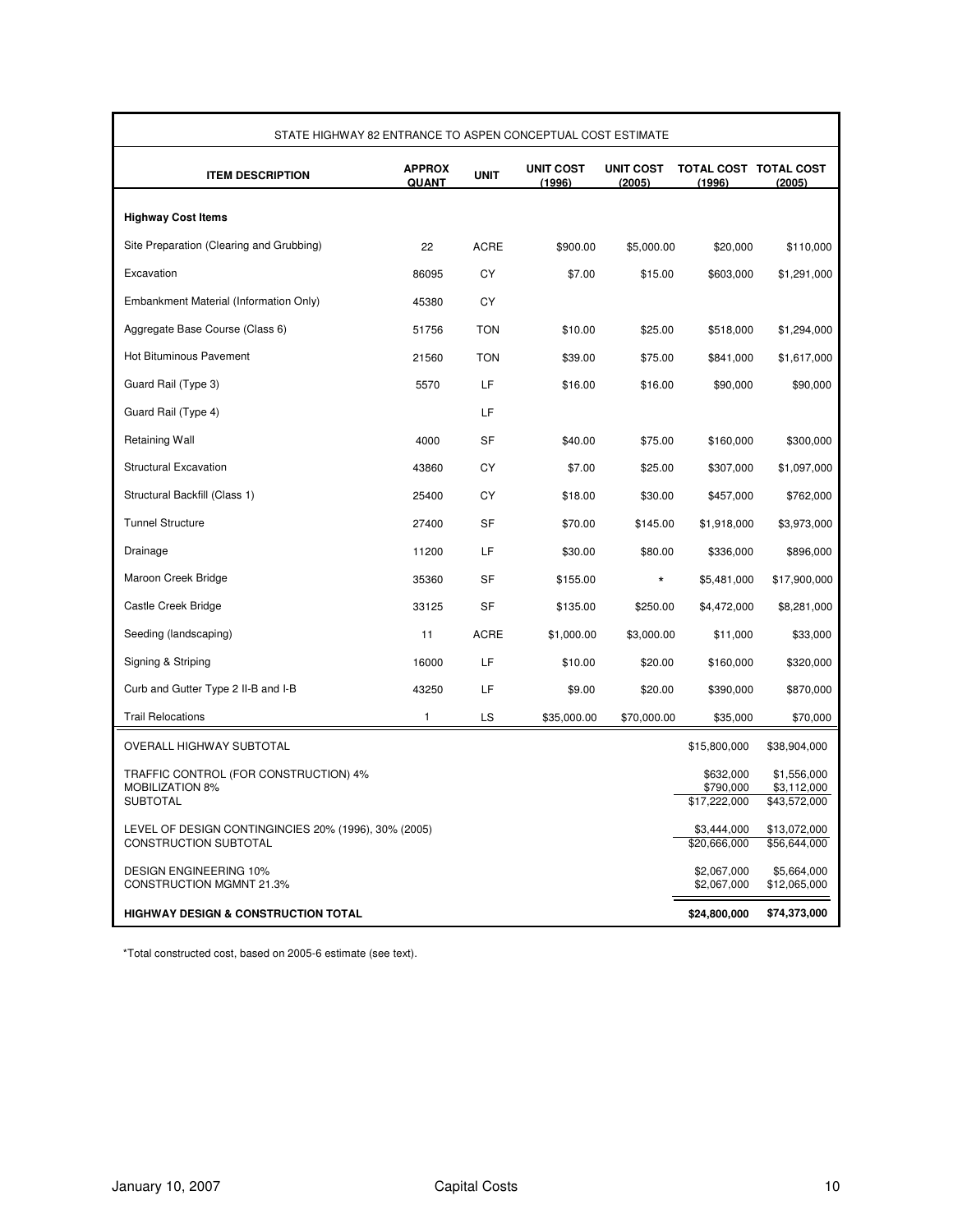| STATE HIGHWAY 82 ENTRANCE TO ASPEN CONCEPTUAL COST ESTIMATE                        |                        |             |                            |                |                                            |                                            |
|------------------------------------------------------------------------------------|------------------------|-------------|----------------------------|----------------|--------------------------------------------|--------------------------------------------|
| <b>ITEM DESCRIPTION</b>                                                            | <b>APPROX</b><br>QUANT | <b>UNIT</b> | <b>UNIT COST</b><br>(1996) | (2005)         | UNIT COST TOTAL COST TOTAL COST<br>(1996)  | (2005)                                     |
| <b>LRT Cost Items</b>                                                              |                        |             |                            |                |                                            |                                            |
| Light Rail - Tie, Ballast and Rail                                                 | 28850                  | <b>TF</b>   | \$250.00                   | \$300.00       | \$7,213,000                                | \$8,655,000                                |
| <b>Utility Relocation</b>                                                          | $\mathbf{1}$           | <b>LS</b>   | \$0.00                     | \$1,000,000.00 | \$0                                        | \$1,000,000                                |
| Light Rail - Embedded Track                                                        | 7850                   | <b>TF</b>   | \$550.00                   | \$570.00       | \$4,318,000                                | \$4,474,500                                |
| <b>Utility Relocation</b>                                                          | $\mathbf{1}$           | <b>LS</b>   | \$0.00                     | \$1,000,000.00 | \$0                                        | \$1,000,000                                |
| Special Track Work (switches)                                                      | 9                      | EA          | \$120,000.00               | \$160,000.00   | \$1,080,000                                | \$1,440,000                                |
| <b>Maintenance Facility</b>                                                        | 25000                  | <b>SF</b>   | \$146.00                   | \$500.00       | \$3,650,000                                | \$12,500,000                               |
| Electrification                                                                    | 6.95                   | TM          | \$834,244.00               | \$1,500,000.00 | \$5,798,000                                | \$10,425,000                               |
| <b>LRT Control Systems</b>                                                         | 6.95                   | TM          | \$292,266.00               | \$1,200,000.00 | \$2,031,000                                | \$8,340,000                                |
| <b>LRT Wheel Truning Lathe</b>                                                     | $\mathbf{1}$           | EA          | \$980,714.00               | \$1,300,000.00 | \$981,000                                  | \$1,300,000                                |
| Retrofit Maroon Creek for LRT                                                      | $\mathbf{1}$           | LS          | \$1,500,000.00             | \$2,000,000.00 | \$1,500,000                                | \$2,000,000                                |
| Traffic Control - New Signals w/ LRT Pre-empts                                     | 5                      | EA          | \$125,000.00               | \$290,000.00   | \$625,000                                  | \$1,450,000                                |
| Traffic Control - LRT Crossing Gates                                               | 8                      | EA          | \$200,000.00               | \$250,000.00   | \$1,600,000                                | \$2,000,000                                |
| Traffic Control - Install LRT Pre-empt for ex. Signals                             | 3                      | EA          | \$25,000.00                | \$100,000.00   | \$75,000                                   | \$300,000                                  |
| Miscellaneous LRT Items                                                            | $\mathbf{1}$           | EA          | \$148,000.00               | \$192,400.00   | \$148,000                                  | \$192,400                                  |
| <b>Ticket Vending Machines</b>                                                     | $\mathbf{1}$           | LS          | \$501,000.00               | \$1,200,000.00 | \$501,000                                  | \$1,200,000                                |
| OVERALL LRT SUBTOTAL                                                               |                        |             |                            |                | \$29,520,000                               | \$56,277,000                               |
| TRAFFIC CONTROL (FOR CONSTRUCTION) 4%<br><b>MOBILIZATION 5%</b><br><b>SUBTOTAL</b> |                        |             |                            |                | \$1,181,000<br>\$1,476,000<br>\$32,177,000 | \$2,251,000<br>\$2,814,000<br>\$61,342,000 |
| ALLOWANCE FOR UNLISTED ITEMS 5%                                                    |                        |             |                            |                | \$1,608,850                                | N/A                                        |
| LEVEL OF DESIGN CONTINGINCIES 20%<br><b>CONSTRUCTION SUBTOTAL</b>                  |                        |             |                            |                | N/A<br>\$33,785,850                        | \$12,268,000<br>$\overline{$}73,610,000$   |
| <b>DESIGN ENGINEERING 10%</b><br><b>CONSTRUCTION MGMNT 10%</b>                     |                        |             |                            |                | \$3.379.000<br>\$3,379,000                 | \$7,361,000<br>\$7,361,000                 |
| LRT DESIGN & CONSTRUCTION TOTAL                                                    |                        |             |                            |                | \$40,544,000                               | \$88,332,000                               |